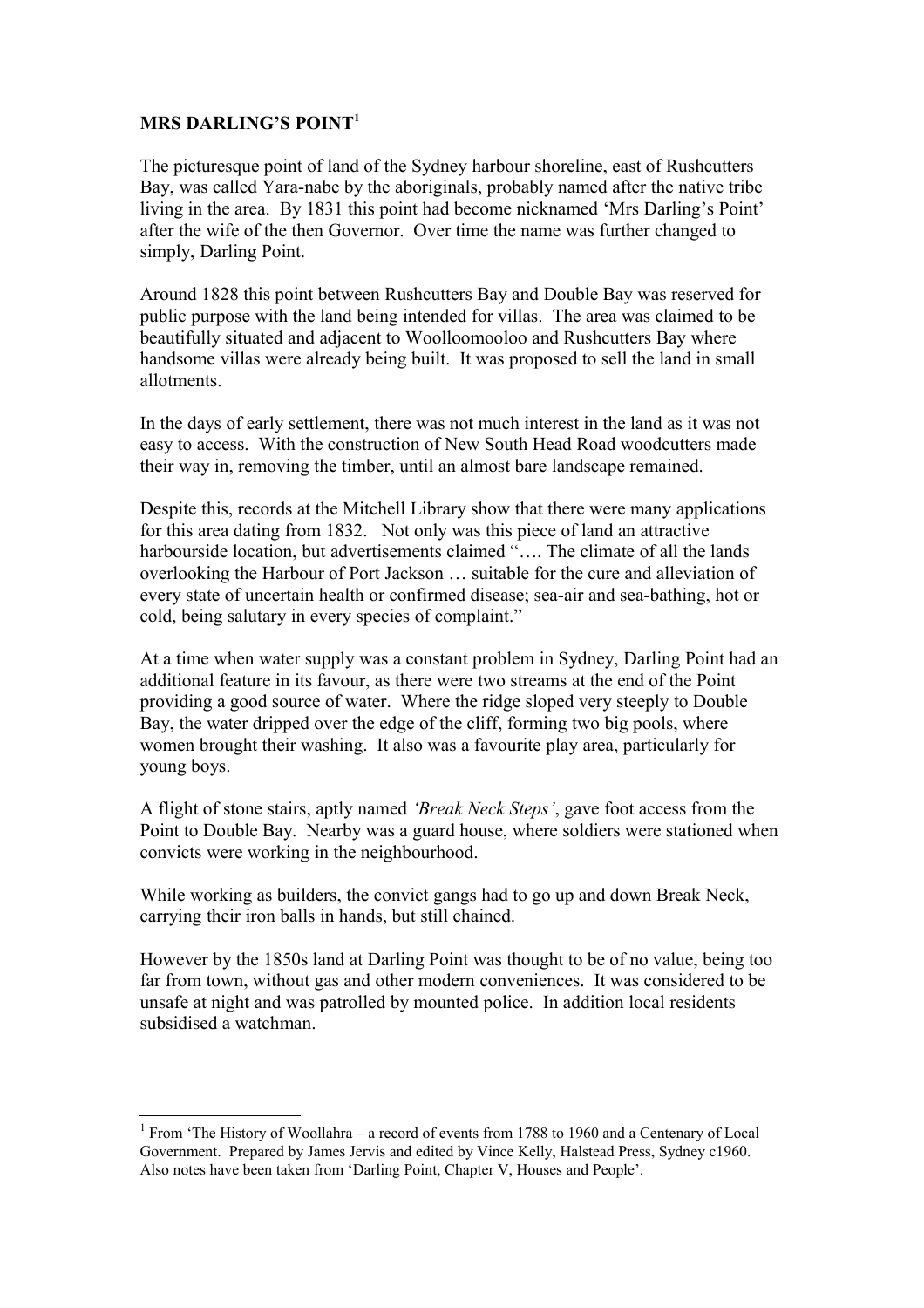All the land on the point was taken up between 1833 and 1835 with prices varying from £285 for 7 acres to £527 for 8 acres and Darling Point became a suburb of distinctive homes. It was also a focal social centre for many years.

By 1838, 500 acres cost £500, 640 cost £750, and so on in rising scale till one bought 2,000 acres for £3,000.[2](#page-1-0)

Many prominent people of the day built grand houses in the area, generally with stone quarried from the grounds. Major Mitchell, soldier and later Assistant in the General Survey working under the Duke of Wellington, owned all the land between Thornton Street (formerly Government Road) and the shore bounded by Darling Point Road on the east. He built his home in Gothic style, and named it *'Carthona'*. He carved the centre stones of the window arches and doors with his own hands. This house is featured in many old prints and paintings by Conrad Martens. Major Mitchell was later knighted to become Sir Thomas Mitchell.

Other houses in the area were also of Gothic style. It is thought that there may have been a concept at the time for buildings on the point to be as uniform as possible. Iron fretwork was also very much a feature of Sydney's houses at this time. Probably arrived as ballast because it was not a natural product of the 30's and 40's.

Although an area inhabited by distinguished persons, by the 1840s and 1850s a stretch along Darling Point Road became a dumping place for rubbish and a hang out for thieves. After an incident where Sir Thomas Mitchell himself fell victim to being robbed, he had a stone cottage built at the corner of the Darling Point Road and Yarranabee Road for the use of the police.

One of the oldest houses at the end of Darling Point Road was a place called Lindesay. In 1830 the Colonial Treasurer, Hon. Campbell Drummond Riddell, had applied for an allotment on the point between Rushcutters and Double Bay. Mr Lindesay, the Acting-Governor, directed that sixteen acres be reserved, and with the successful outcome of the application, this beautiful piece of land was granted to Mr Riddell. He then built a charming mansion in the Gothic Style, which he named *'Lindesay'* after his friend. (The 'e' is now omitted.)

*Lindesay* was offered for sale in 1841 and the land subdivided into 16 blocks. This was the beginning of subdivision of the point into smaller blocks.

Since 1963 *Lindesay* has been owned by the National Trust. The property has been restored to create a picture of the lifestyle of the early colonials. The house has a gracious interior with a fine collection of English and Colonial furniture. Landscaped gardens stretch to the foreshore. It is open monthly to the public.

On the corner block from Darling Point Road, Thornton Street and Hampden Avenue is the beautiful house '*Swifts'.* Mr Robert Lucas Tooth, (of the brewing family), built a small house there in 1875. The family lived there until 1882 when a larger house was built in the style known as Castellated Gothic, resembling the architecture of

<span id="page-1-0"></span> $2^2$  From notes ????? Houses and people, Chapter V, 'Darling Point',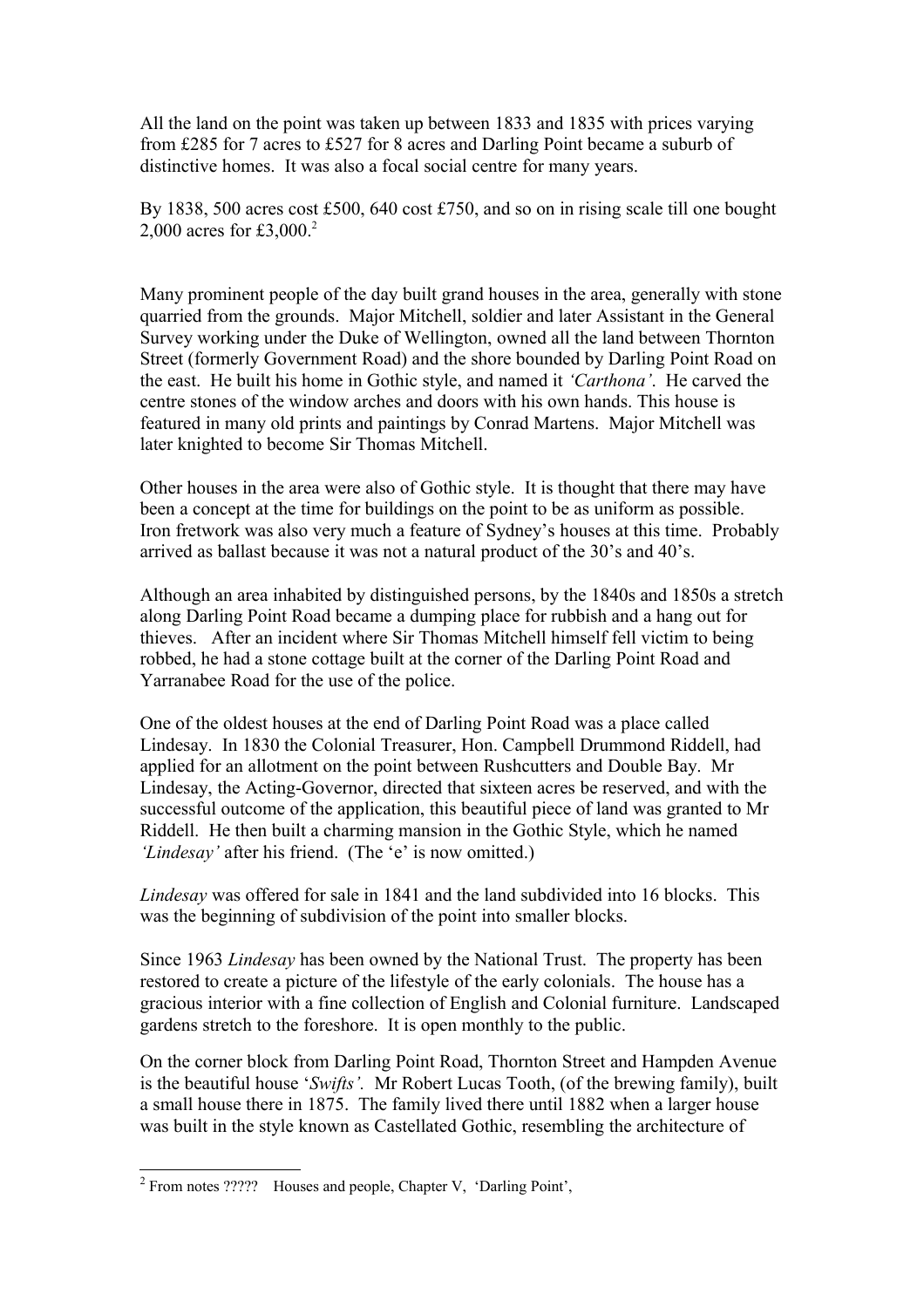Government House. The story goes that the Tooths wanted a bigger ballroom than the governor, bigger than Government House.

Doug and Greta Moran, (who Greta founded the Moran Health Care Group) bought *Swifts* in 1997 for \$12 million. Sadly by this time the two storeys of sandstone and grandeur had been stripped bare to pay for the former owner's debts.<sup>[3](#page-2-0)</sup>

On the foreshore of Yarranabee Road, a sea captain named Malcolm began to build a two-storey dwelling with a flagstaff on the top.

It is believed that Captain Malcolm was a smuggler, possibly of rum, among other things, for many years. Eventually traced, customs officials boarded his ship at anchor offshore. By law, after 5 years the law could not touch smugglers, so Malcolm up-anchored and sailed out of Sydney Heads, dumping the customs men on the way. [4](#page-2-1)

He never completed the house, nor did he live there and the place became known as *Malcolm's Folly*. It lay vacant for years, but was completed when Captain Malcolm returned about 5 years later. It then had 4 stories, each with a balcony facing the harbour, and a bridge from street level to the top of the flat roof, which was covered with lead. The entrance opened to a small glass room with a large square staircase leading to the four floors below.

There was also a long, roofed passageway leading from the house to the top of a large 3 story servants' quarters alongside. A large boatshed was situated at the water's edge.

The house was then named *Chollerton*.

At one time the house was run as a school for girls, and in the 1890s was a 'Batchelor Establishment', often providing accommodation for travelers. One of the regulars was Mr George Wilcox, who required accommodation when in Sydney from Adelaide, on business.

Eventually in 1899 the whole property was bought by George Wilcox. He divided it into three blocks, one for each of his sons. Sidney drew the Chollerton house, Murray the middle block with a house called *Yatalunga,* and George junior (George Seaborne) the westerly block. This latter block contained a deep stone well from which the sailing ships used to get water. The well was filled by a spring which at the time ran out onto the beach via an adjoining laneway.

'*Okinya'* is the aboriginal name for 'well' and the name chosen by George Wilcox for his house built in 1899.

The land here dropped sharply from the road to the water level, so retaining walls were needed for the construction of Okinya. At this time Murray and George owned a brickworks at Bondi. Sand from the brickworks was used to fill behind the retaining walls for both their houses. The buildings were probably built on sand fill with steel rods under.

<span id="page-2-0"></span><sup>&</sup>lt;sup>3</sup> reference: The Australian, January 2008.

<span id="page-2-1"></span><sup>&</sup>lt;sup>4</sup> Notes taken from a story told by Auntie Rita to Judy Andrews.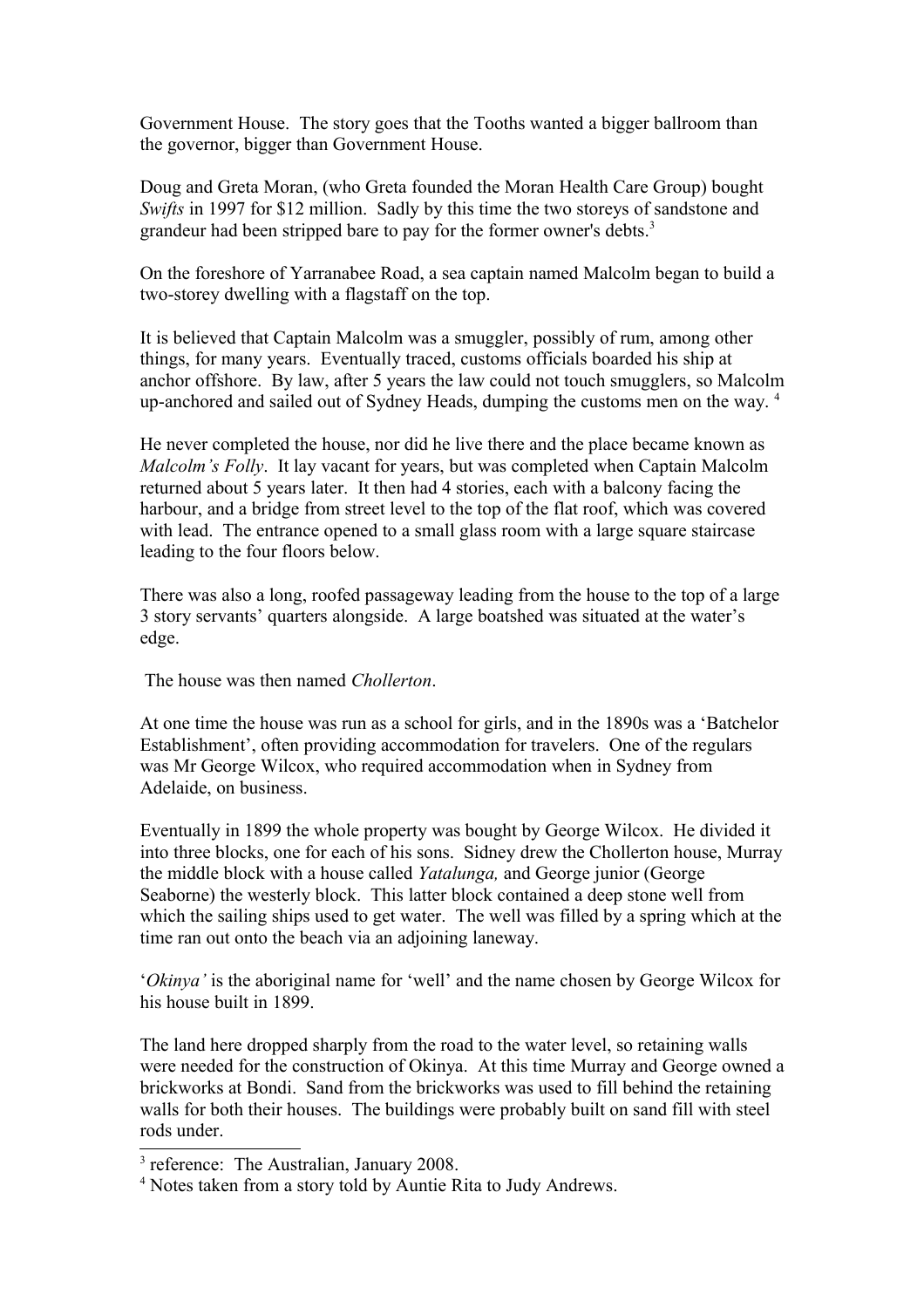In about 1912 Chollerton was bought from Sidney (who still lived in Adelaide) by Sir George Julius. He upgraded the house by strengthening the balconies, which were becoming dangerous, and closed them in, as well as replacing the flat roof with slate.

Sir George Julius converted the boatshed into a workshop. This creative and enterprising individual used this workshop to build a model mountain, coal-mine, and a railway system which was exhibited for many Sydney charities. It was here in his workshop that he invented, built and developed the 'totalisator'.

By 1947 Chollerton was bought by Dr Spark. The family lived there before buying the next door property, '*Yatalunga',* owned by the Phipps, to be their new home. Dr Spark converted 'Malcolm's Folly' into 3 flats which he rented out. His brother lived in the bottom flat.

Dr Spark envisaged the real estate potential of this prime location, and in 1957 had his houses demolished for the construction of the multi-storied *Yarranabee Gardens.*

Council would not approve the plans for the large apartment block because the land area was not large enough. When Okinya was sold by auction the developers were outbid by Mr. Whittle, a builder, who owned the house behind and above the Okinya site because he was prepared to pay any price to prevent his view being built out. The developers were then forced to pay a high price for the property, "Edmonton" (owned by the Arthur's), on the other side of the Chollerton block.

When completed he and his family lived in the pent-house.

*Okinya* was kept in the family and passed on to George's son, Jack. A separate chapter is dedicated to *'Okinya'.*

In later years an interesting discovery was made by Jack's son, George Edward. As a child, while playing with a friend on a vacant allotment opposite St Marks Church where Yarranabee Road meets Darling Point Road, the boys discovered a tunnel. They followed the tunnel and eventually came out in the 'Grotto' at *Yatalunga.* The 'Grotto' was the nickname to the area at the rear of the Tennis Court where a bricked archway made the entrance to what was once a storage space, and assumedly the tunnel, then at some later time, bricked in.

Captain Malcolm was supposed to have stashed away a fortune in loot somewhere on Darling Point and it is believed to be somewhere in this tunnel.

At the time of the demolition of Chollerton and Yatalunga, descendants of Captain Malcolm requested that any papers that may be found be passed on to them, but any treasure may be kept by the finders.

## *(Sketch of map showing tunnel)*

*Photo to consider: Colour print of painting – Sydney, from Mrs Darling's Point by J Skinner Prout (Gai's collection)*